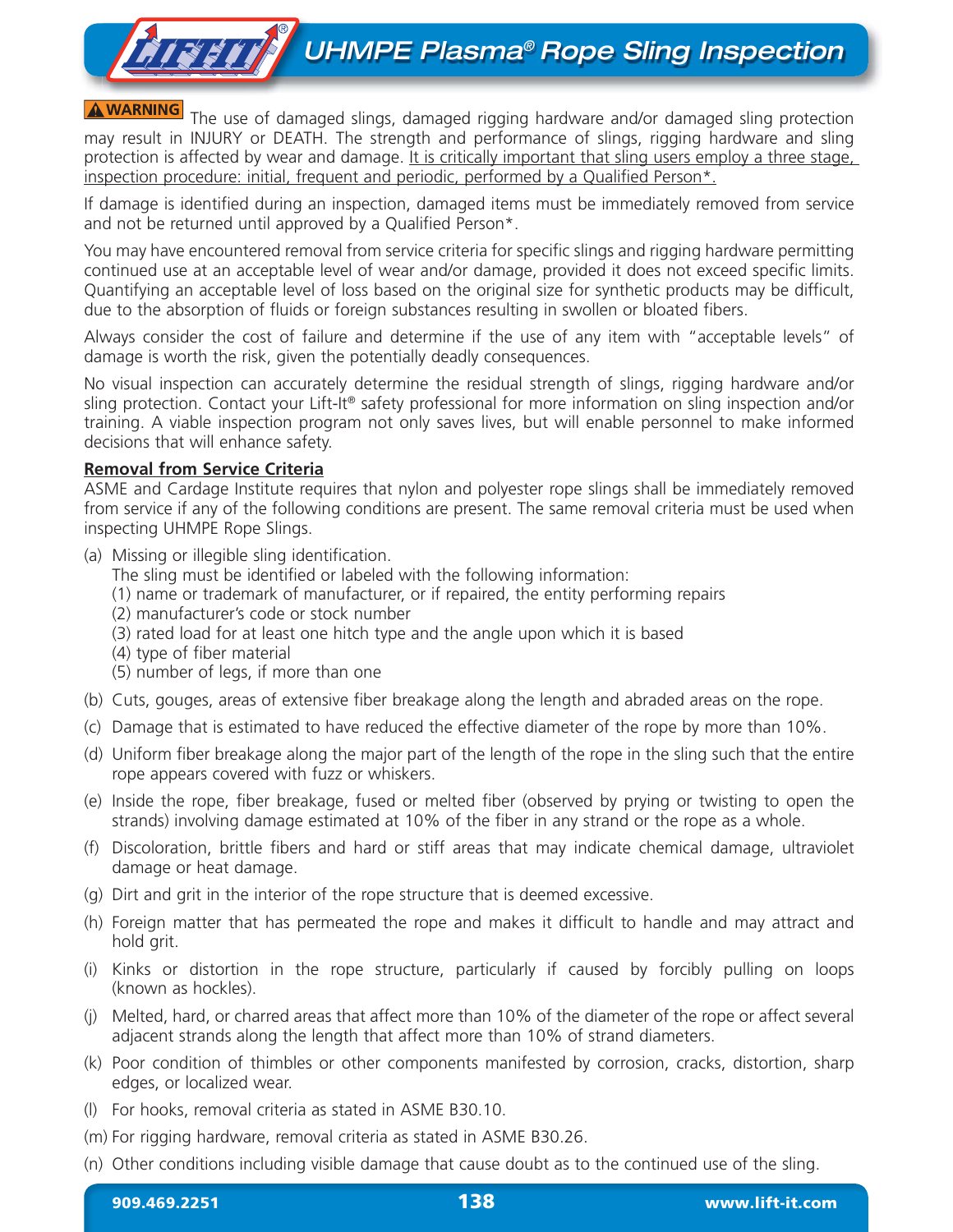## UHMPE Plasma® Rope Sling Inspection | File

**A WARNING** If any damage such as the following is present, DO NOT USE the UHMPE Rope Sling. If you identify any of the following damage, REMOVE DAMAGED ITEMS immediately from service, even if the damage you see is not as extensive as shown in the following photos; they are extreme examples provided for illustration purposes only. Remember, any doubt, DON'T!

Internal abrasion can be determined by pulling one strand away from other strands to inspect for powder, broken filaments or volume reduction.













Excessive External Abrasion



Excessive Internal Abrasion





Excessive Dirt **Excessive Wear & Abrasion** 





Other Conditions That Cause Doubt.



#### **909.469.2251 www.lift-it.com 1394**